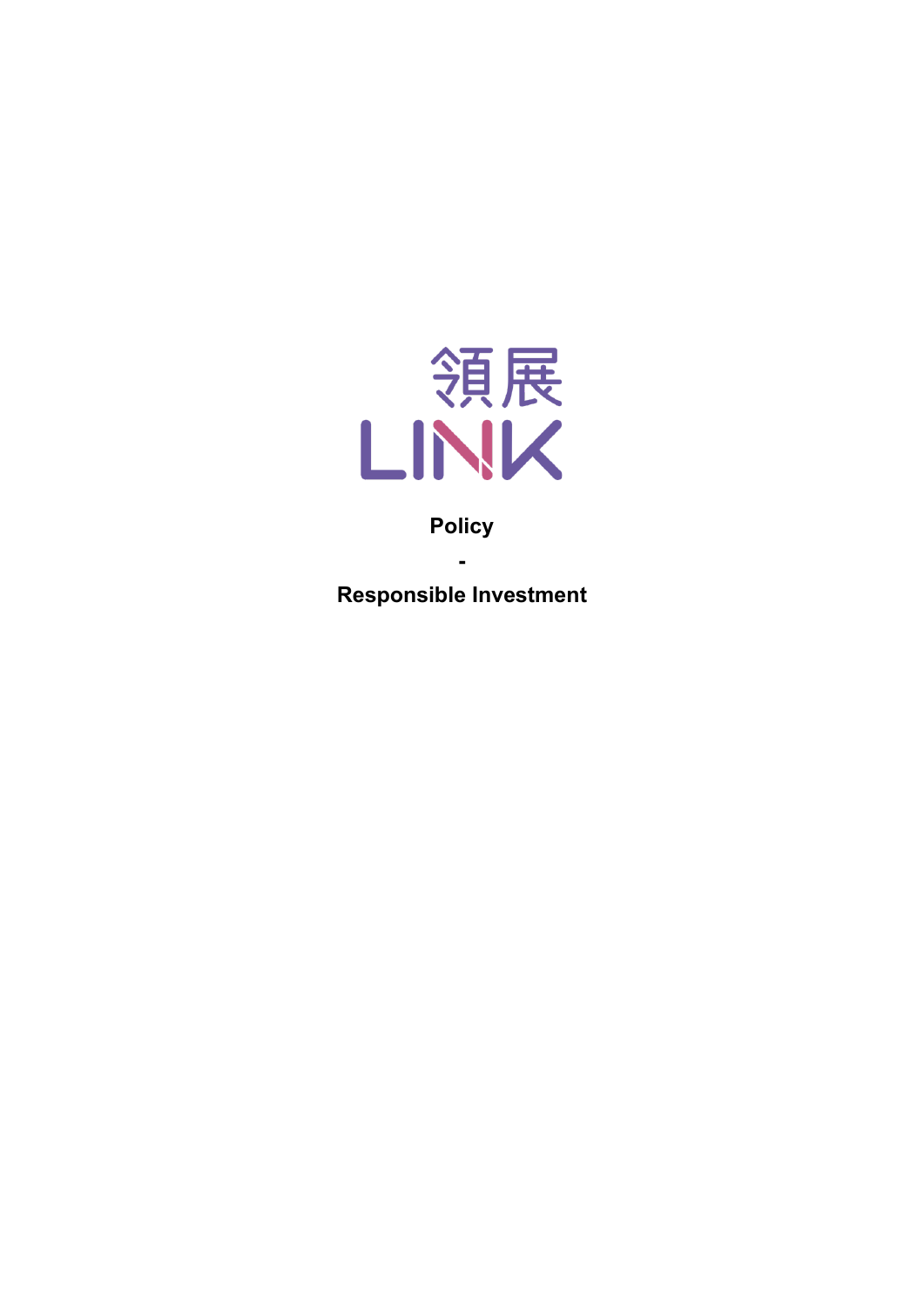# **Table of contents**

| А. | <b>OBJECTIVE</b>                                                                                                | 3           |
|----|-----------------------------------------------------------------------------------------------------------------|-------------|
| В. | <b>POLICY SCOPE</b>                                                                                             | 3           |
| C. | <b>POLICY CONTENT</b>                                                                                           |             |
| 4. | 1. ASSET ENHANCEMENT AND DEVELOPMENT<br>2. ASSET ACQUISITION<br>3. OPERATIONAL CONTROL<br><b>ASSET DISPOSAL</b> | 4<br>5<br>8 |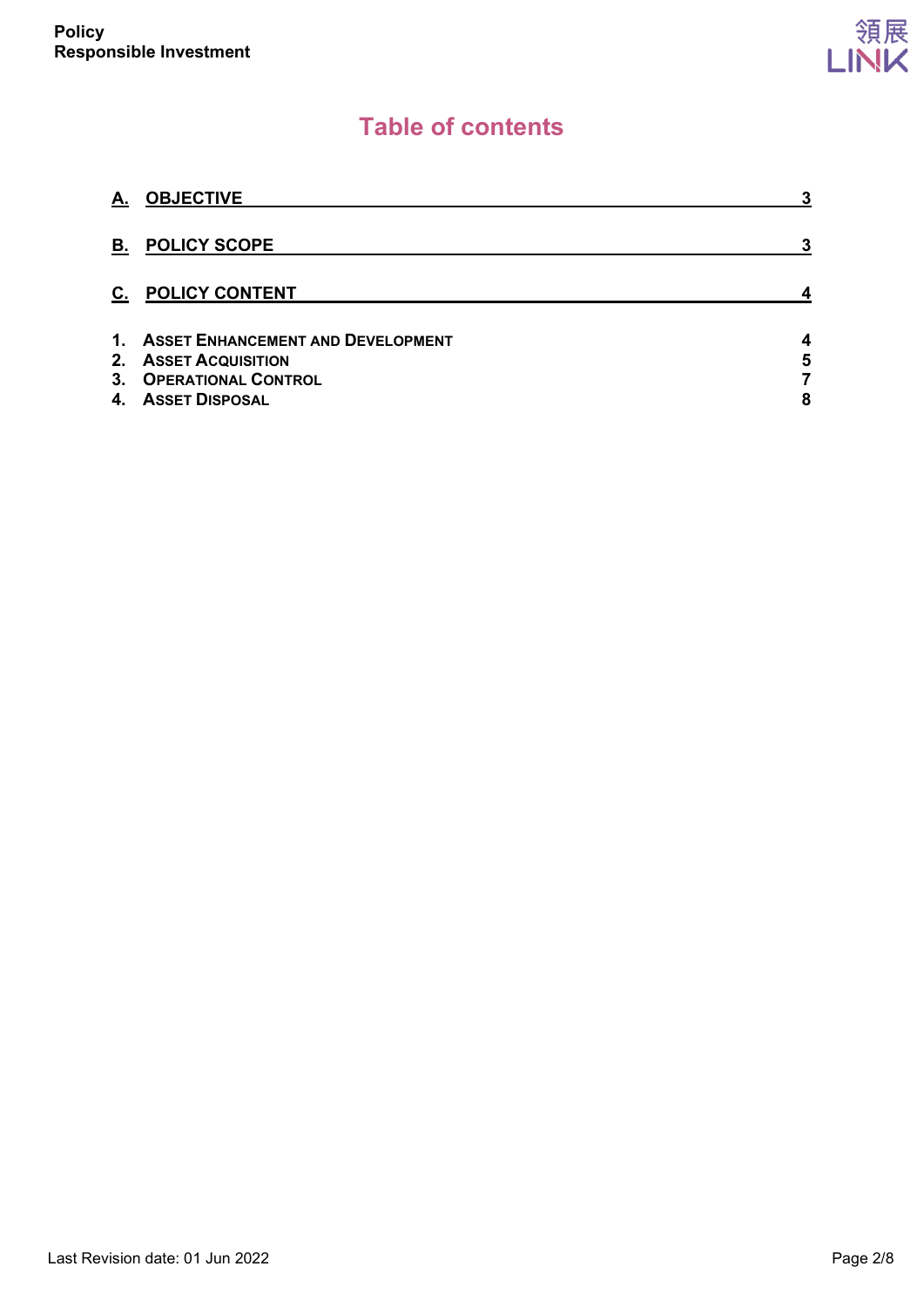

# <span id="page-2-0"></span>**A. Objective**

- As a world class real estate investor and manager that extends its portfolio growth trajectory across different asset classes and markets, Link Asset Management Limited ("**Link**") recognises its fiduciary duty to uphold the principles of responsible investment throughout the real estate asset ("**asset**") life cycle.
- The objectives of Responsible Investment Policy ("**This Policy**") are to:
	- Define Link's Responsible Investment ("**RI**") Strategy that is in line with the Principles underpinned by the United Nations Principles for Responsible Investment ("**UN PRI**").
	- Incorporate key sustainability criteria in Link's investment decision-making and management actions so that we future proof our real estate portfolio against identified and anticipated risk exposures.

## <span id="page-2-1"></span>**B. Policy Scope**

- This Policy sets out the overarching framework for Link's investment management process, which includes asset acquisition, development, operation, enhancement, and disposal. The investment may be a sole Link investment, or other forms as permitted by the REIT Code, such as joint ventures and co-ownership investment arrangements.
- As a UN PRI signatory since 2017, Link recognises that adopting the six Principles, where consistent with our fiduciary responsibilities, would better align our investment activities with the broader interests of society.
	- **Principle 1:** We will incorporate ESG issues into investment analysis and decisionmaking process.
	- **Principle 2:** We will be active owners and incorporate ESG issues into our ownership policies and practices.
	- **Principle 3:** We will seek appropriate disclosures on ESG issues by the entities in which we invest.
	- **Principle 4:** We will promote acceptance and implementation of the Principles within the investment industry.
	- **Principle 5:** We will work together to enhance our effectiveness in implementing the Principles.
	- **Principle 6:** We will each report on our activities and progress towards implementing the Principles.
- Guided by our Business as Mutual ethos, the following are ESG priorities to be integrated into decision-making process across Link's real estate investment and management activities:
	- Net Zero pathway;
	- Climate change resilience;
	- Waste management;
	- Health and wellbeing; and
	- Community enrichment.
- Implementation of this Policy is the shared responsibility among business units, primarily but not limited to:
	- Investment (Asia) and Portfolio Management (collectively, "**Investment**");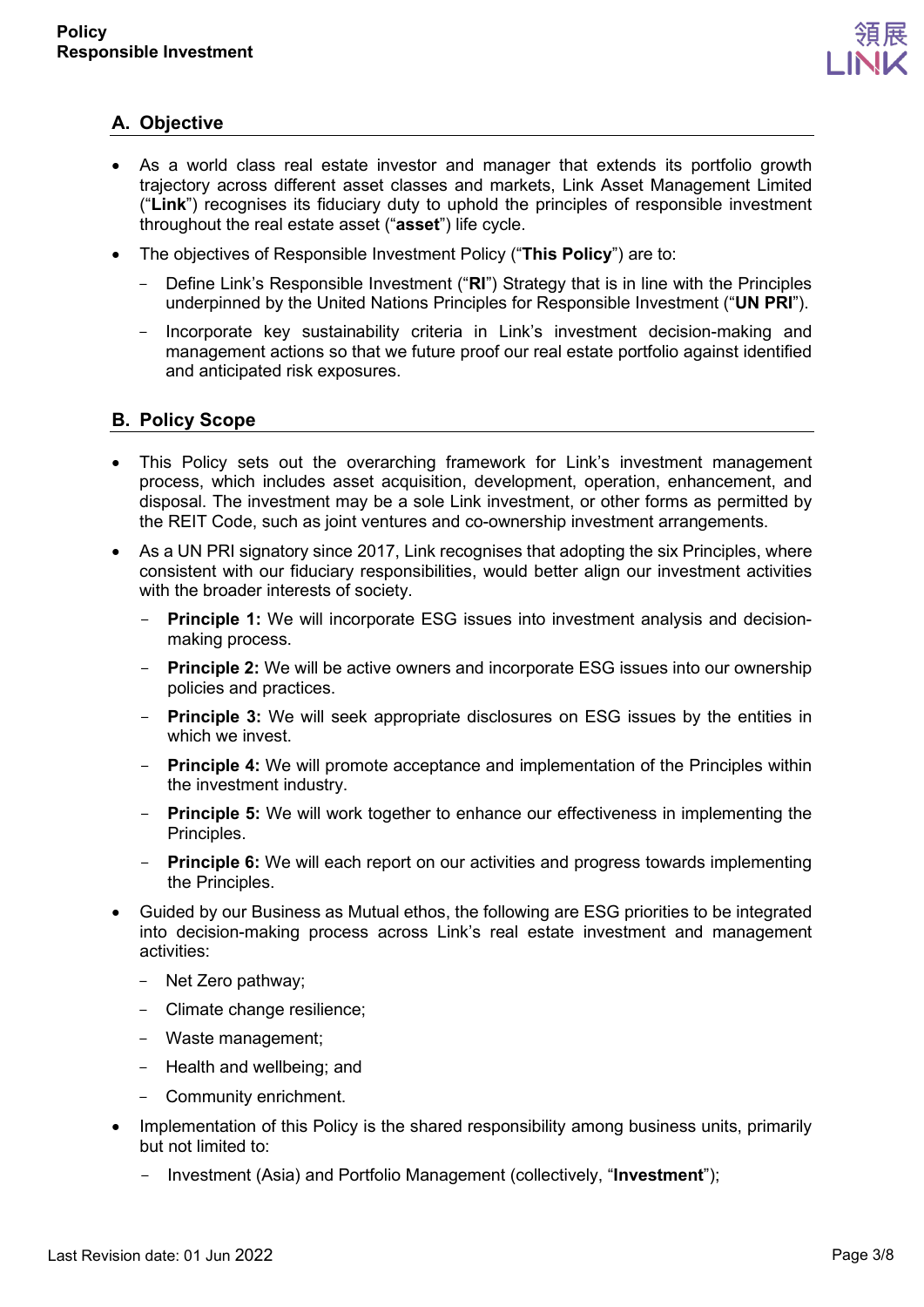

- Asset Management (HK & ML China) (collectively, "**AM**");
- Project & Operations (HK & ML China & International) (collectively, "**P&O**"); and
- Sustainability & Risk Governance ("**S&RG**").



- Our Finance and Investment Committee ("**FIC**") has delegated authority from the Board to oversee Link's investment processes, of which any underlying environmental, social, and governance ("**ESG**") risks, opportunities, and potential impacts to our business to be considered alongside other financial factors.
- This Policy will be reviewed on a regular basis considering any regulatory and statutory changes, industry best practices in relevant guidelines and standards, as well as major organisational changes, or at a minimum, every three years.

### <span id="page-3-0"></span>**C. Policy Content**

#### <span id="page-3-1"></span>**1. Asset Enhancement and Development**

- Our asset enhancement ("**AE**") and development projects unlock vast investment opportunities to shape a sustainable built environment at the site level. Beyond that, we believe a truly sustainable investment programme shall deliver strategic (re)positioning to tenants, enhanced financial returns to investors, as well as tangible and quantified positive impacts to the environment and society.
- We thereby see the need to collate Link's sustainability-related capital expenditure ("**CAPEX**") invested across the portfolio, then quantify the respective return on investment and disclose the impact where appropriate.
- For new development and major AE projects (>HK\$60M), AM shall present sustainabilityrelated CAPEX spending, proportion, and cost implications in the FIC paper. This process will be supported by P&O and S&RG in providing technical guidance, then subject to board approval by FIC.
- We anticipate a ramp-up in sustainability-related CAPEX allocation would be needed to meet upcoming ESG goals, especially for our [Net Zero 2035 strategy.](https://www.linkreit.com/en/sustainability/net-zero-strategy/) Link will actively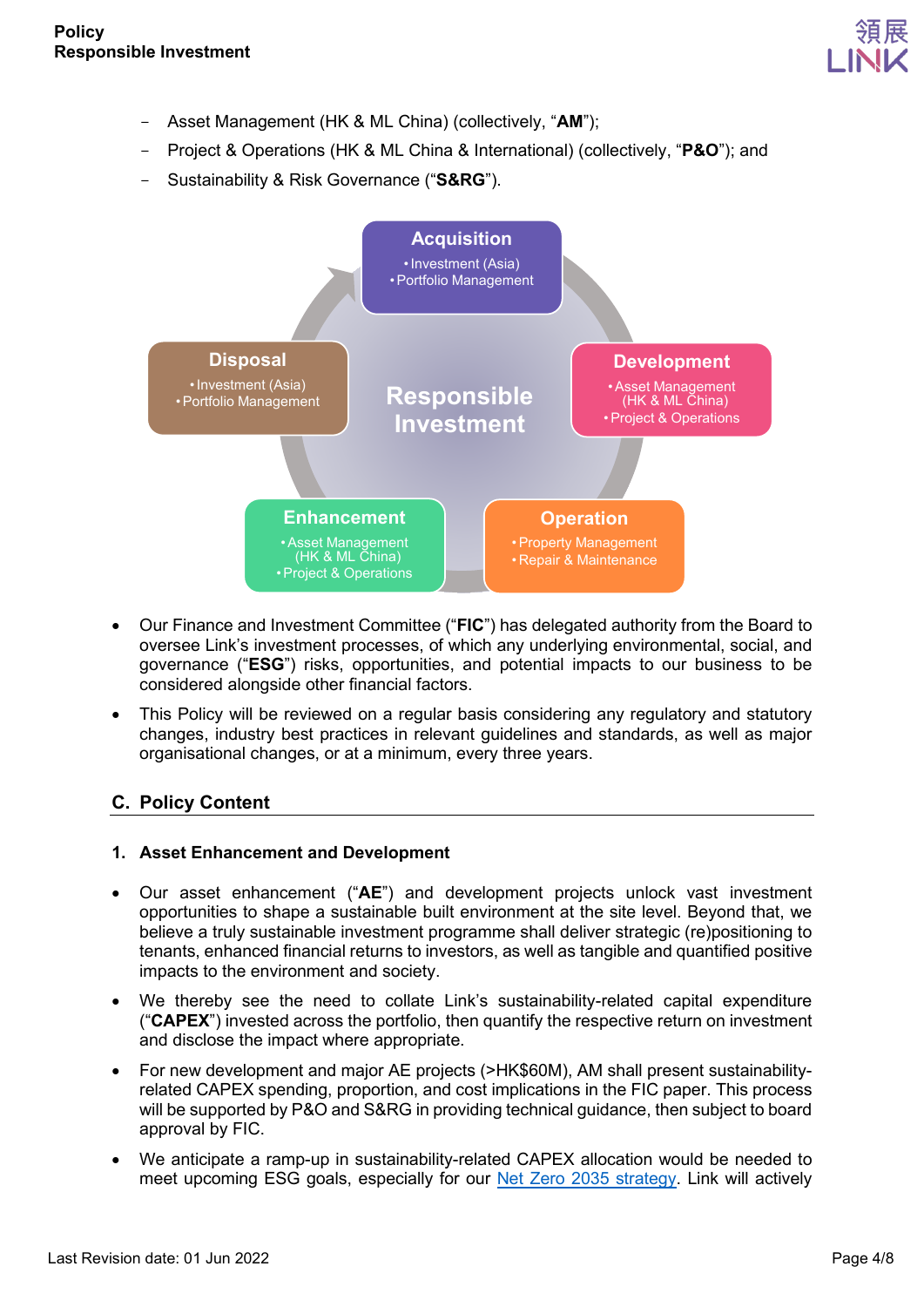

seek for financing opportunities, where aligned with the use of proceeds outlined in our [Sustainable Finance Framework](https://www.linkreit.com/-/media/corporate-website/sustainability/green-finance/link-sf-framework_web_final.pdf) ("**SFF**") to support sustainability enhancement upgrades moving forward and at potential lower cost of capital.

- New developments seek to incorporate the highest sustainability standards feasible, while major AE projects shall at a minimum ensure assets could meet current best practices and evaluate strategies for improving sustainability performance. Areas of focus may include but not limited to the following:
	- Energy efficiency;
	- Renewable energy;
	- Water efficiency;
	- Waste reduction;
	- Climate change adaptation;
	- Clean transportation;
	- Affordable basic infrastructure;
	- Health and wellbeing; and
	- Placemaking.
- We believe that the following areas are of high relevance to the contribution of sustainability premium throughout Link's asset life cycle. P&O shall communicate with external consultants to review potential in attempting during AE or development stages:
	- Recognised third-party building certification schemes and rating systems; and
	- Building life cycle assessment that accounts for embodied energy and carbon.<sup>[1](#page-4-1)</sup>

#### <span id="page-4-0"></span>**2. Asset Acquisition**

- A portion of Link's portfolio growth stems from strategic asset acquisition. Considering ESG factors at early stage of transactions enables us to prepare ahead for growing regulatory requirements and investor demands, and more importantly, develop robust action plans to follow up after purchase.
- Categorised by nature / extent of impact, Link identifies key sustainability metrics to inform FIC endorsement decisions and AM management actions during acquisition phases. The checklist guiding questions are designed to complement our existing technical due diligence ("**TDD**") scope with a sustainability lens. Areas of focus include:
	- Statutory and regulatory compliance on technical and ESG-related requirements;
	- Climate risk exposure and mitigation efforts;
	- Land use and biodiversity;
	- Energy and water use and carbon emissions;
	- Waste management;
	- Third-party sustainability certification schemes and rating systems;
	- ESG commitments of building users;

<span id="page-4-1"></span><sup>1</sup> Life Cycle Assessment (LCA) of a building normally involves evaluating its whole life cycle in the stages of raw material supply, manufacture of construction products, construction process, use phase, demolition and when the materials are disposed of or recycled. Embodied impact (energy and greenhouse gas emissions) released from the construction materials are assessed.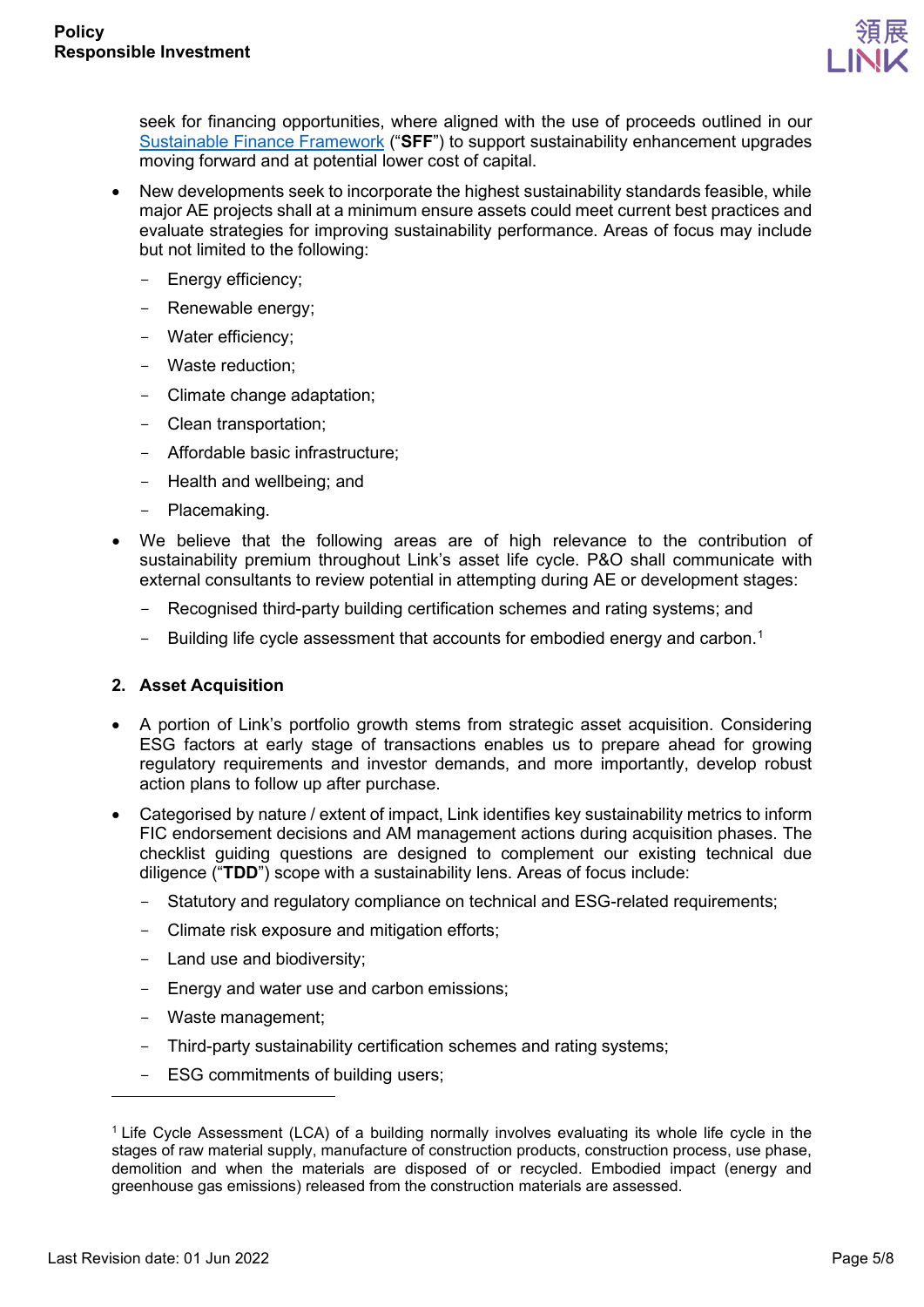

- Accessibility; and
- Heritage.
- Investment shall instruct their external consultants to gather material sustainability information of target acquisitions during TDD.
- As the scope and extent of TDD may vary from deal to deal depending on factors such as the asset class, geography, deal size, and desired deal closing speed, at a minimum, the Investment Crucial criteria shall be considered and reviewed for each deal. The remaining criteria shall be complied with where applicable to each specific deal. A summary of the TDD categories is listed in *Table 1* below.

*Table 1 TDD Categories*

| <b>Investment</b><br><b>Crucial</b>          | Items that may create a material impact on an acquisition<br>٠<br>decision from the standpoint of regulatory compliance<br>and/or financial compatibility.<br>Investment should undertake a preliminary assessment<br>on all Investment Crucial items by means of vendor<br>engagement and/or desktop research for any target<br>acquisitions.<br>In case the items are not fulfilled at a satisfactory level<br>and may lead to a material negative impact on the<br>pricing and predicted returns, deal renegotiation or<br>termination may be considered. Unless otherwise<br>approved by FIC, remediation actions including in-depth<br>assessment and post-transaction management action<br>plans must be executed. |
|----------------------------------------------|--------------------------------------------------------------------------------------------------------------------------------------------------------------------------------------------------------------------------------------------------------------------------------------------------------------------------------------------------------------------------------------------------------------------------------------------------------------------------------------------------------------------------------------------------------------------------------------------------------------------------------------------------------------------------------------------------------------------------|
| <b>CAPEX</b><br><b>Implications</b>          | Items that may require short-, medium-, and long-term<br>CAPEX after acquisition.<br>Investment shall work with external consultants to<br>include material sustainability-related CAPEX forecast<br>within TDD scope of work.<br>Such forecast should be incorporated into subsequent<br>business plans.                                                                                                                                                                                                                                                                                                                                                                                                                |
| <b>Required</b><br><b>Information</b>        | Information that should be provided as a minimum.                                                                                                                                                                                                                                                                                                                                                                                                                                                                                                                                                                                                                                                                        |
| <b>Post-</b><br>transaction<br><b>Review</b> | Items that may facilitate a smooth transition of ownership<br>٠<br>and post-acquisition management.<br>Although the items may not be as critical from an<br>investment standpoint, requesting them during TDD<br>would avoid duplicated actions undertaken by the<br>previous owner(s).<br>Understanding the asset's committed ESG efforts at an<br>early stage would also be helpful for Link to plan for<br>portfolio strategy ahead.                                                                                                                                                                                                                                                                                  |

• S&RG and P&O shall provide in-house technical advisory support to Investment and AM, where needed, for incorporating sustainability criteria into decision-making process.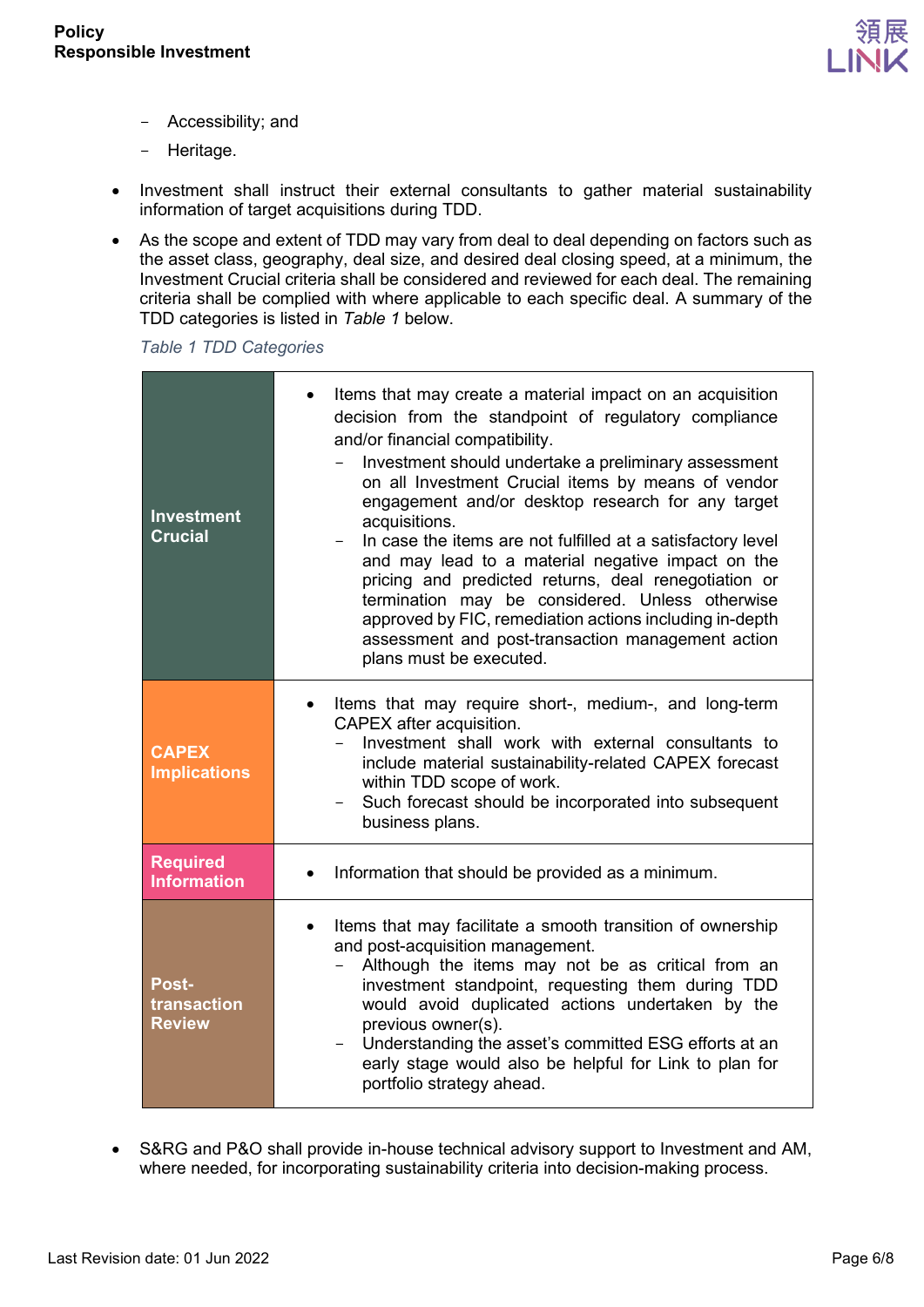

• The flowchart below summarises Link's approach framework of sustainability integration during acquisition phases.



### <span id="page-6-0"></span>**3. Operational Control**

- The extent of our asset-level management intensity largely depends on our operational control. Operational control is defined as having the authority to introduce and implement operating policies and procedures for the asset.<sup>[2](#page-6-1)</sup>
- When an asset is owned as part of a joint venture with operational control, we ensure there is alignment of ESG strategy, execution, and management intensity between co-owner(s) and manager to drive sustainability initiatives. Whereas for assets without operational control, our sustainability management intensity would remain at a lower level, primarily focused on high-level engagement and ESG data disclosures.

*Table 2 Management Intensity Based on Operational Control*

| Ownership Structure                                             | <b>Management Intensity</b>                                                                     |
|-----------------------------------------------------------------|-------------------------------------------------------------------------------------------------|
| <b>Full ownership</b>                                           | .                                                                                               |
| Partial interest / joint venture with<br>operational control    | $\bullet\hspace{0.1cm} \bullet\hspace{0.1cm}\bullet\hspace{0.1cm}\bullet\hspace{0.1cm} \bullet$ |
| Partial interest / joint venture without<br>operational control | $\bullet\bullet$                                                                                |

• For any outsourced property management services at Link's assets, we prioritise credible and like-minded business partners who have a track record and expertise of local legislative compliance, tenant engagement, ability to collect sustainability data, provision of staff training programmes, and sustainability procurement practices. They are required to demonstrate sustainability commitments in the property management

<span id="page-6-1"></span><sup>2</sup> In accordance with the definition of Greenhouse Gas Protocol Corporate Standard.